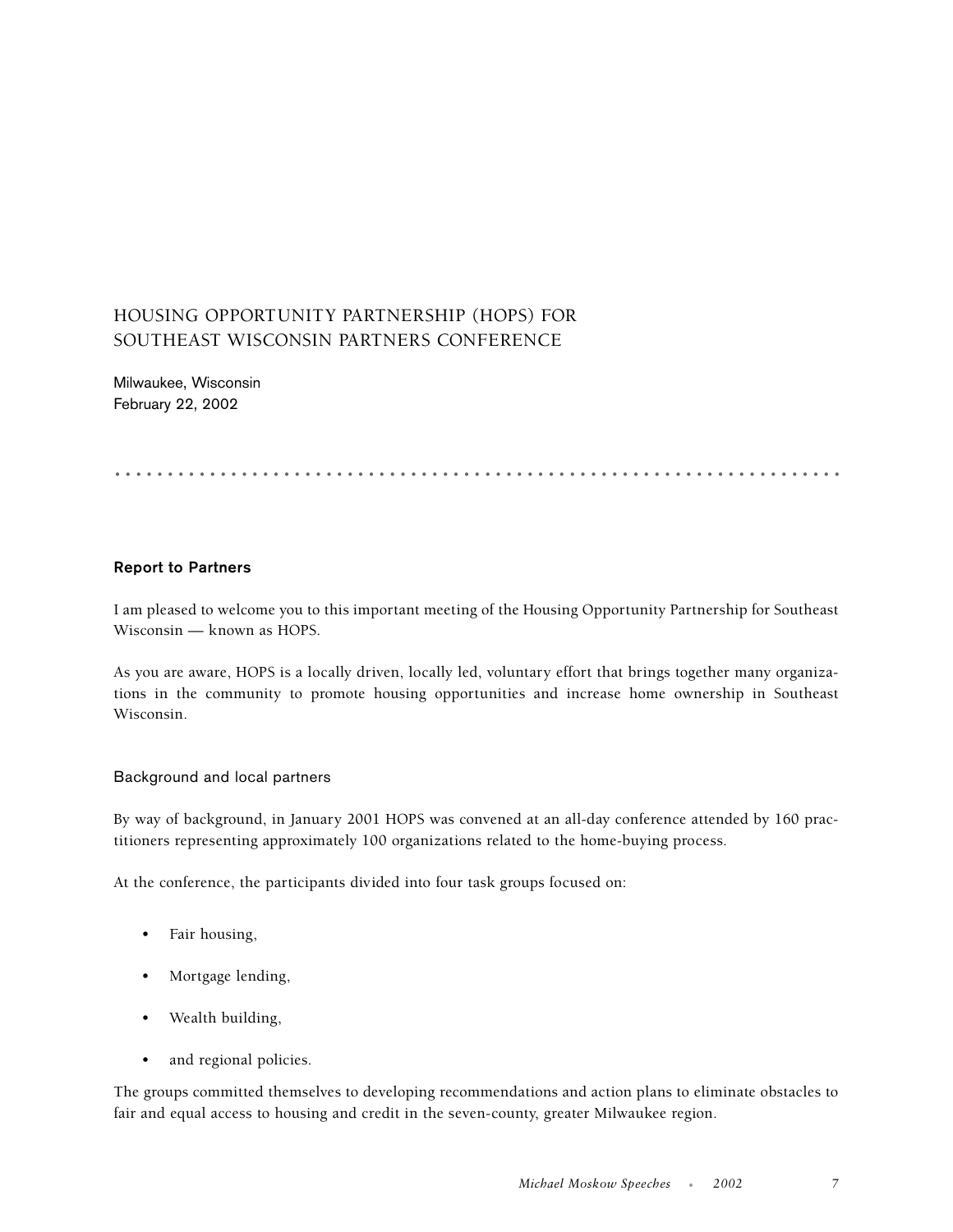The partners have gathered here today to issue the HOPS Report. It is the culmination of nearly a year's work by the four task groups. Today we all will review the recommendations and proposed action steps, and set the stage for implementation.

But first, I would like to thank the seven organizations that serve with us as co-conveners:

- Fannie Mae Wisconsin Partnership Office,
- Greater Milwaukee Committee,
- Interfaith Conference of Greater Milwaukee,
- Local Initiatives Support Corporation,
- University of Wisconsin Milwaukee,
- Wisconsin Housing & Economic Development Authority,
- and Southeast Municipal Executives.

I also should mention that, concurrent with the HOPS initiative, the Milwaukee office of the Local Initiatives Support Corporation commissioned a study of housing issues in the seven-county region. The study — completed by the Public Policy Forum — was released recently. It explores the economic benefits of housing diversity throughout the region. And, it calls for the kinds of leadership and actions contained in the HOPS Report to Partners.

Throughout today's meeting, we will hear from those partners who led the task groups through their work over the past year. They will present the recommendations and action plans and invite all of the partners to help implement them.

On behalf of the co-conveners, we would like to take this opportunity to thank all of our partners. There are too many of you to mention by name, but without your dedication and support, none of this would be happening. We all can be extremely proud of your accomplishments in successfully assembling this partnership and creating this plan of action for the region.

### Involvement of Federal Reserve

Now, you might be wondering, "Why is the Federal Reserve Bank of Chicago interested in fair and equal access to housing in Southeast Wisconsin?" So I though I'd take a moment to explain our role.

The Federal Reserve Bank of Chicago is one of 12 regional reserve banks that, together with the Board of Governors in Washington, D.C., serve as the nation's central bank. The Chicago District serves a five-state area consisting of most of Wisconsin, Illinois, Indiana, Michigan and all of Iowa. Our head office is in Chicago, but we also have a regional office here in Milwaukee, as well as in Des Moines, Detroit, Indianapolis, and Peoria.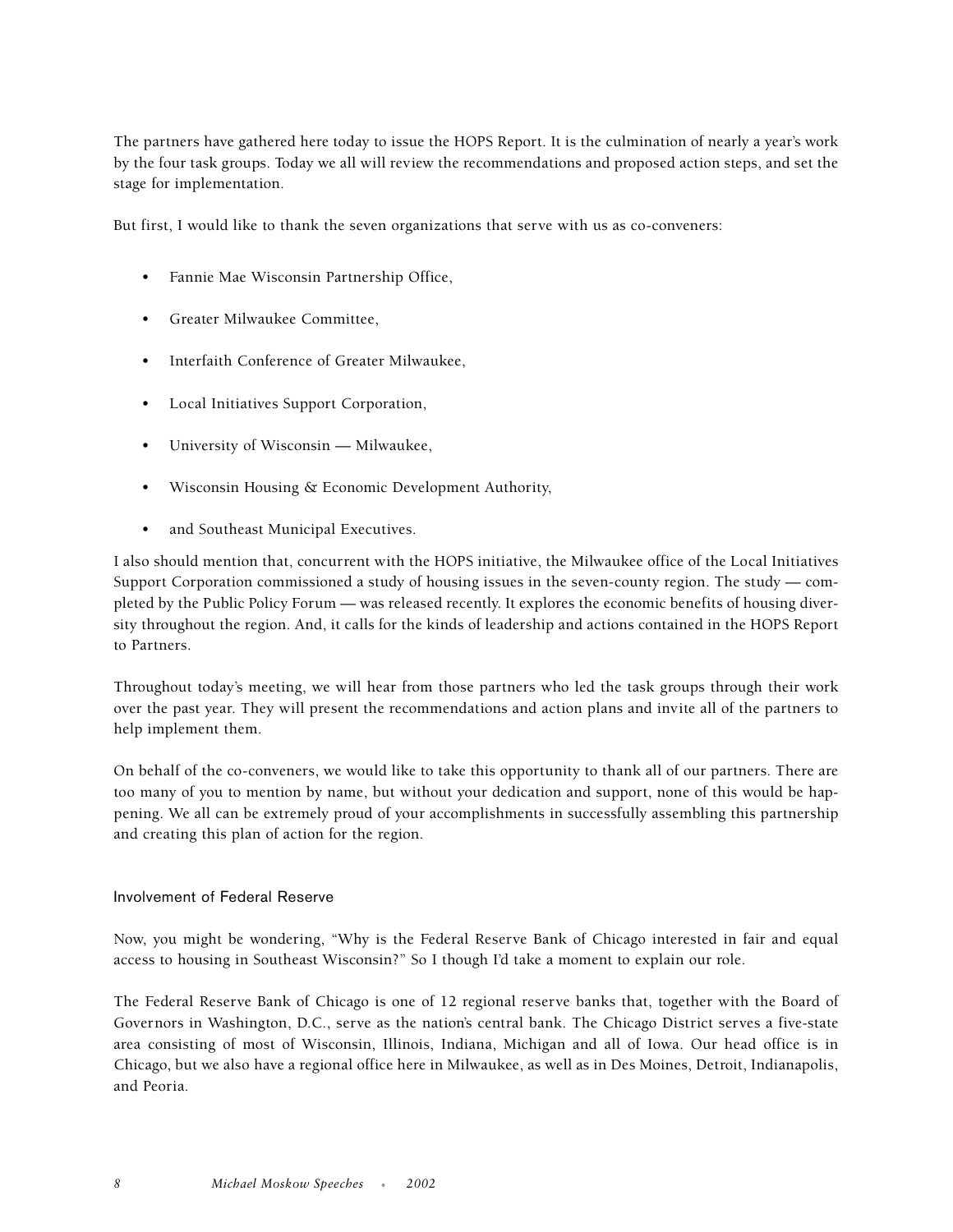The Fed's mission is to help ensure a healthy and growing economy. We do that in several ways:

- by supervising and regulating banks;
- by providing financial services to banks and the U.S. government;
- and by setting monetary policy the Fed activity that that gets by far the most attention.

While our primary mission is to foster sustainable economic growth on a national level, we also play a role as a catalyst and facilitator in regional economic development. That is why it's important to connect with local civic leaders such as yourselves. We help bring together different groups with common interests, so that they can address issues that directly affect regional communities, businesses, and consumers.

This role includes promoting fair and equal access to credit, and more broadly, financial empowerment — the ability of any person to participate fully in sound and competitive markets.

As I said, we mainly serve as a catalyst or facilitator. In order to be successful, initiatives such as HOPS must be locally driven and locally led.

### Foundation of HOPS

Over the last two years, representatives of the Chicago Fed spoke with local government, business and community leaders in the Milwaukee area about a vision for the region's future. In the course of those conversations, it became clear that a major concern was how to deal with the effects of suburban sprawl and concentrations of inner-city poverty.

Like many metropolitan areas, this region's job growth has occurred outside the central cities of Milwaukee, Racine and Kenosha. One problem is that many workers continue to live in the city, where they face limited access to these new jobs, to suitable transportation, and to affordable housing. This results in low-wage workers living in areas further removed from the jobs that would sustain them. Yet employers consistently cite lack of available workers as a primary impediment to future growth of their operations.

Given the implications of the jobs/workforce mismatch, it becomes critical to take an inclusive, proactive approach to improving the housing and economic development of the region. That is why HOPS is so vitally important.

#### Report of HOPS

HOPS is essentially a three-phase process. As of today, the first and second phases have been completed, and the partners are positioned to move into the third and, really, the definitive phase of the program. To reiterate, here are the steps:

• First, build a partnership of concerned organizations. That has been done by assembling this dynamic group of community organizations; business and municipal leaders; researchers and housing experts; bankers and other professionals.